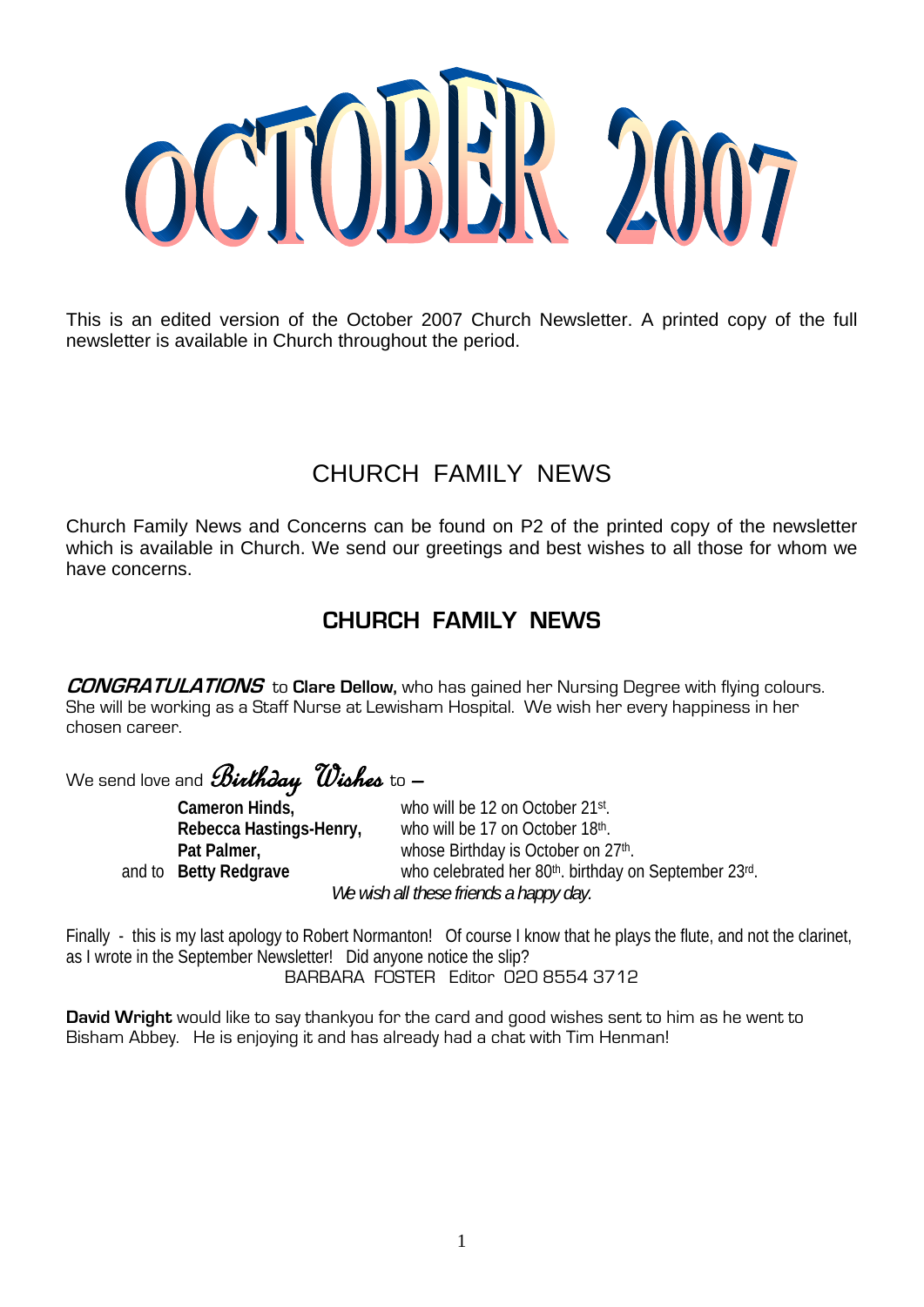# **H A R V E S T C E L E B R A T I O N S**

 As always , the church looked splendid, with lovely flower arrangements, and all the fruit and vegetables artistically arranged. The children enjoyed adding their gifts to the display and singing about "whales and snails and quails" and "bats and rats and cats". They also enjoyed ac ting out the verse "This is the day when we say 'Thankyou' to the baker, the miller, the farmer, and to God for giving us bread by which we live in the wonderful world which God made."

After The service a good number of friends enjoyed the buffet lunch, and gave very generously,so that, after expenses were met, £94.93 were added to the £181.30 collected in church, making a total of £276.23 to be sent to Methodist Relief and Development Fund.

 Thanks to all who made lovely things for the meal, and for those who helped with preparation and clearing up afterwards! EDITOR

# **HARVEST FESTIVAL**

 Thankyou to all those kind folk who helped decorate, dismantle and distribute the Harvest baskets. Their hard work was much appreciated by all the recipients. CATHERINE

# **Junior Church Dates**

| October 7 <sup>th</sup>   | All Age worship – theme "Holy Communion"                                   |  |  |
|---------------------------|----------------------------------------------------------------------------|--|--|
| October 21st              | Junior Church                                                              |  |  |
| November 4 <sup>th</sup>  | All Age Worship – "The Parable of the Good Samaritan"                      |  |  |
| November 11 <sup>th</sup> | Remembrance Day Service                                                    |  |  |
| November 18 <sup>th</sup> | J.M.A service (All staying in the service)                                 |  |  |
| December 9 <sup>th</sup>  | All Age Worship and Toy Service (Please bring a toy unwrapped and some     |  |  |
|                           | wrapping paper). We will also be giving children their Nativity costumes.  |  |  |
| December 23rd             | Nativity Service – Everyone is needed for this service both young and old! |  |  |
|                           |                                                                            |  |  |

**Please make every effort to come.**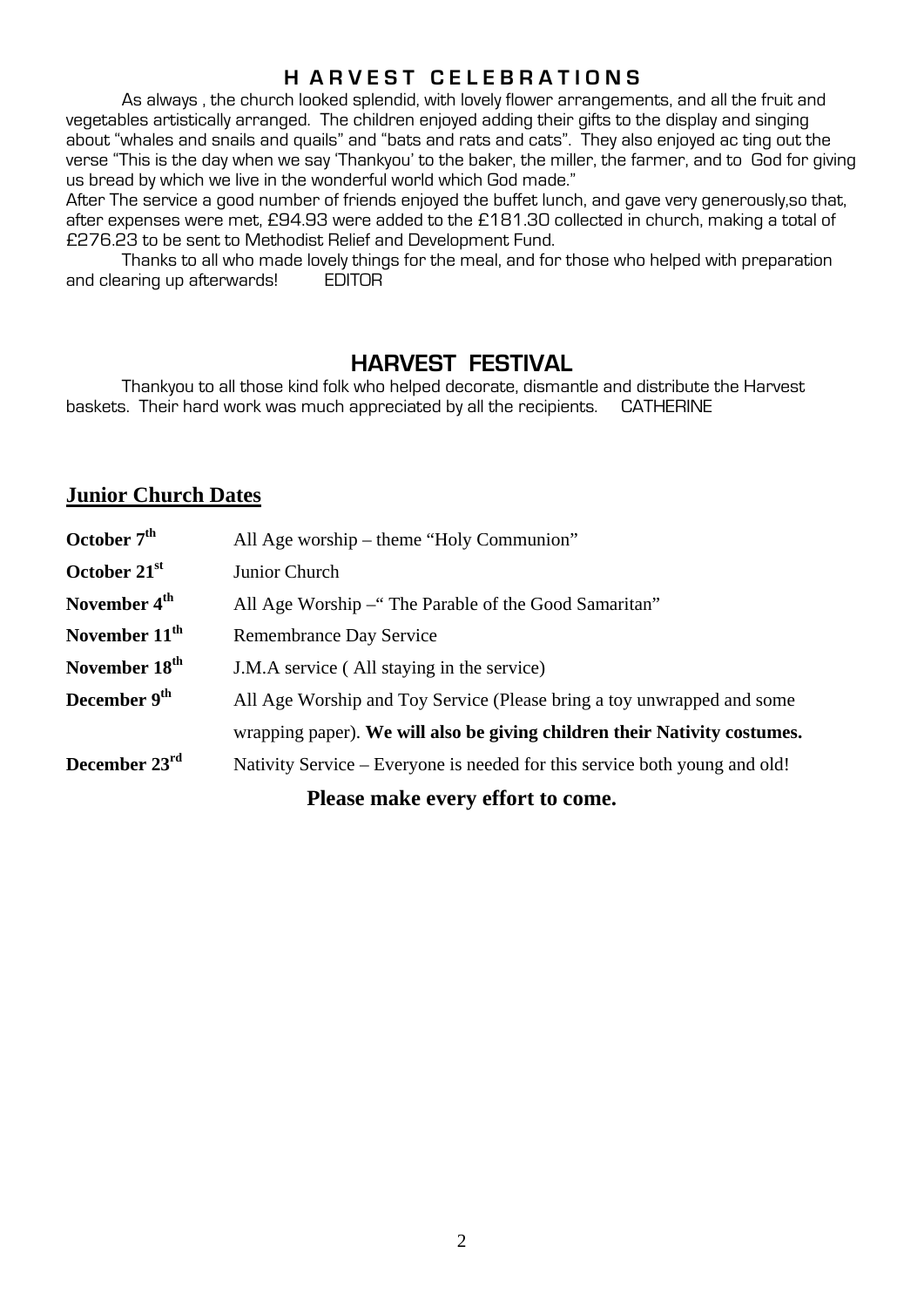| THE MOSAIC PROJECT<br>ON<br><b>SATURDAY 20TH. OCTOBER</b><br>2.00 PM - 5.00 PM<br><b>MEET IN THE CHURCH</b> |
|-------------------------------------------------------------------------------------------------------------|
| SORT STICK SNACK<br>The choice is yours!                                                                    |
| Help us to finish the project in time for Christmas                                                         |
| or just come along for a 'get - together'                                                                   |
|                                                                                                             |
| Tea and cakes provided. Anne Dellow                                                                         |
| As well as finishing the Mosaic we will also be putting<br>the Christmas Shoe Boxes together.               |
| So please bring any items you have collected,                                                               |
| or the filled shoe boxes along on October 20 <sup>th</sup> .                                                |
| Thanks, Jo.                                                                                                 |

**St. Andrew's Church, The Drive, Ilford BARN DANCE & HARVEST SUPPER**

Saturday October 6<sup>th</sup>. 2007 at 7.30 pm. In the Church Hall.

Tickets: £5 adults & £3 for children Includes Plaughman's Supper and tea/coffee. Please bring your own drinks. Tickets from: Maggie Smith Rev. Rosemary Enever, Ken Wylie or the Churchwardens.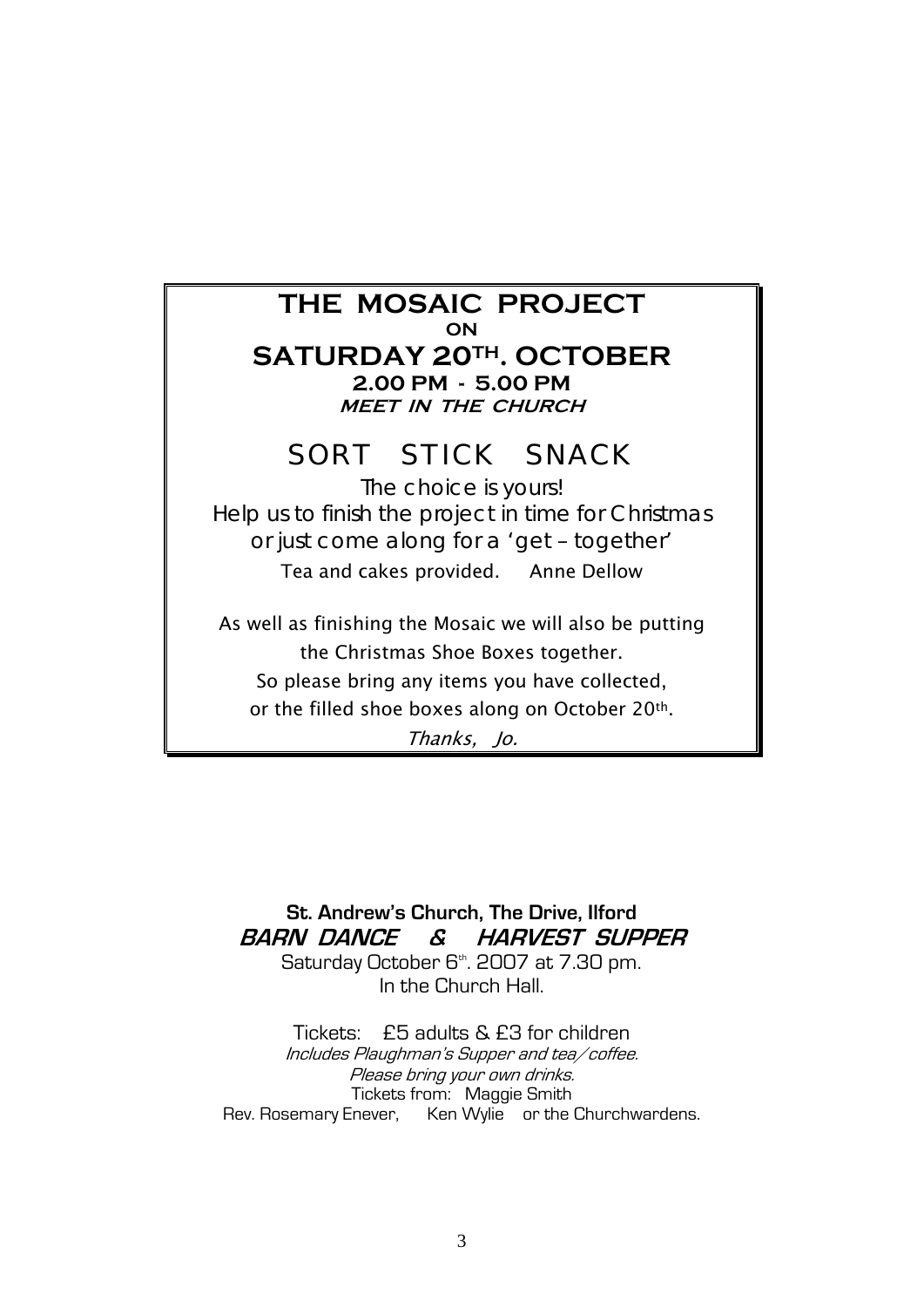# **NOTES on the CIRCUIT MEETING MONDAY 10TH. SEPTEMBER at BARKINGSIDE CHURCH**

The opening devotions were led by Rev Michael Moon.

The Rev. Dr. Stuart Jordan, London District Co-Chairman, conducted the meeting whilst it considered invitations to Rev. Stephen Normanton and Deacon Margaret Cox to extend their ministries within the Circuit. The Invitation Committee reported on their discussions with members. The meeting voted to extend Margaret's stay by three years and Stephen's by a further two years.

The sale of Newbury Park Church had been completed and the minutes of the final meeting of the Church Council were formally signed. The minute book was then handed to the meeting for safe keeping. the proceeds of the sale would be shared between the Circuit and Connexion, the Circuit portion being available for property improvements and mission. One use of this money had been to provide Gants Hill, Goodmayes, Old Dagenham and Becontree churches with audio visual equipment for use in worship.

A new manse has been purchased at 1a Chestnut Grove Hainault and Rev Marie Whitcombe has moved there. The manse in Aberdour Road Goodmayes will now be sold.

No firm date has been given for the postponed London Riverside Development Conference. "Spring 2008" was suggested. 57 Circuits were represented at Synod. Ten new worship leaders per circuit are needed.

The clash of dates for circuit events was given as a problem. As if to prove a point, three separate events were advertised for 6<sup>th</sup> October 2007!

Next meeting at Old Dagenham Church on 16th February 2008

SUSAN RUCKES and BRIAN TAYLOR

*Thanks to Susan and Brian, whom I asked to write notes of the meeting for the Newsletter. BARBARA* 

# **CHARLES WESLEY HYMNS' CELEBRATION**

This will take place on **Saturday 6<sup>th</sup> October 2007** at the **Hospital Chapel, Ilford Hill at 6.00 pm.** It will be a repetition of the highly successful event, which was held back in July at The Drive Church. It will be an opportunity to sing some of Charles Wesley's lovely hymns, and hear again the "interview" with Sarah and Charles Wesley.

\* \* \*

# **THE N.C.H. 'SLIDES' EVENING!**

 Catherine and I will be presenting yet another **'**viewing' evening in aid of the work of **THE NATIONAL CHILDREN'S HOME,** with the help of Mike Seviour and his sister Madeline. This will be on **SATURDAY OCTOBER 27<sup>m</sup>. beginning at <b>7.00 pm.** 

As before we can promise you a varied selection of places visited and events witnessed, provided by our intrepid band of digital photographers which will be presented with the use of that electronic wizardry which has so delighted us in recent years.

If you have digital material to show,

please contact Mike also by Sunday October 14<sup>th</sup>.,

This is to help us plan a balanced programme.

If you have holiday photographs that you would like to display, please bring them along on the night.

# **REFRESHMENTS SERVED IN THE INTERVAL NO TICKETS - DONATIONS REQUESTED, PLEASE.**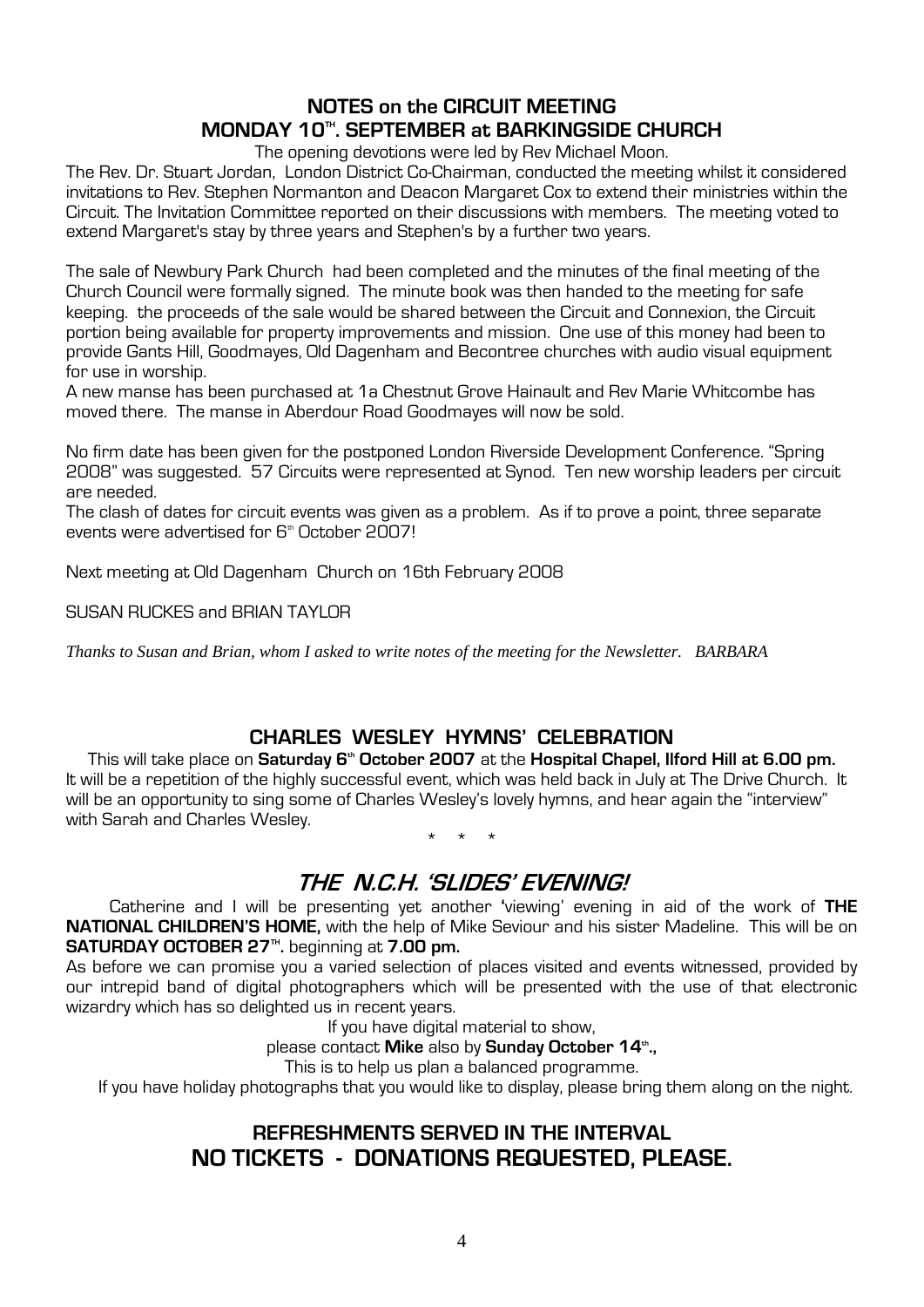### **LIFE WITH THE SPENCERS**

It seems impossible, but we have been living down here now for the best part of four months. We are real residents now; we have found ourselves complaining about the tourists!

We have completed on the purchase of a house. The position is just about ideal, within level walking distance of the town centre. That does not sound very significant, but Wimbome is built between the river and a steep hill! It is a 1970 build and so will never win any awards for appearance; but you can't have everything. Whilst it is structurally sound it needs quite a lot of renovation, so we will not be moving in until the autumn. We will let you have the address later. Most of our possessions are still in storage, which can at times get frustrating. It is the little things that we miss, such as access to a particular book. And life in this house is a little cramped to say the least. The filing system consists of boxes on the floor, in the same room which serves as single bedroom, study and storage for my clothes.

We have been made very welcome at Wimborne Methodist Church, who now hold our membership. There are plenty of activities, although not during the summer. And I suspect that if we do not keep our heads down for a while there might also be lots of jobs! Indeed, we have already been asked if we would consider taking over responsibility for producing the weekly notices. I'm not sure how they decided that we might be able to do that ....

It is not a good time of year to be trying to join things, as most organisations have ceased to meet for the sumlner. We have joined the Civic Society and are looking forward to their Autumn programme. Phi I is biding his time, but will get involved with the Swanage Railway later in the year. There is plenty to do in the way of 'culture' as we have Poole Arts Centre, Bournemouth and a number of smaller venues all within easy reach. Plans for the autumn season include Bournemouth Symphony Orchestra and Moscow City Ballet.

I have joined a 'community orchestra'. That means they take all comers so there are a lot of clarinet players - but at least it is a place and some regular playing. It can be very difficult to find a place in an orchestra, as most will only take four clarinets and many only take two. The down-side is that the standard suffers. Phi! came to the end of term concert and has promised that he is not going to any more of their concerts! Rather tongue in cheek I contacted the Bournemouth Symphony Orchestra asking if they could put me in touch with anyone giving clarinet lessons. I received a call from their principal clarinet. After some begging and borrowing I have acquired some music [mine is in storage !] and begun lessons again. As I anticipated, I have developed a number of bad habits since I was last taught, and so the initial work is taking me backwards ..

There are also two community choirs, which take people without audition. Those of you who have heard me sing know that I would never get through an audition, but this way I may be able to fulfil a long-standing ambition and sing in a non-church choir.

I am now fully involved in the local drama group, as stage manager for their production of Joumey's. End'. in late October. There is a former cinema in the town which they use for productions. We have been to a number of shows and films there over the years, but I am looking forward to seeing and working backstage. PHYLLIS

# **C I R C U I T C A L E N D A R**

| Sat Oct 6 6.00 pm  | Charles Wesley Celebration at Hospital Chapel (see page 4)<br><b>Ghanaian Celebration at Goodmayes Church</b> |
|--------------------|---------------------------------------------------------------------------------------------------------------|
| Sat Oct 13 7.30 pm | Harvest Concert at Seven Kings Church Tickets - Jennifer Carter                                               |
| Wed Oct 24 8.00 pm | Regional Guild Rally at Goodmayes                                                                             |
| Sat Oct 27 6.30 pm | Church Anniversary Social at Goodmayes - Contact Ann Flynn                                                    |

### **CHARLES WESLEY'S ACTUAL BIRTHDAY ON DECEMBER 18TH .**

The 300<sup>th</sup> anniversary of this event will be celebrated on this very day by local Churches in Brentwood and arranged by John Woodbridge.

 John is already asking people to sing, recite or act and would welcome offers of help from friends in Ilford. Please see me if you are interested and I will put you in touch with John. BARBARA.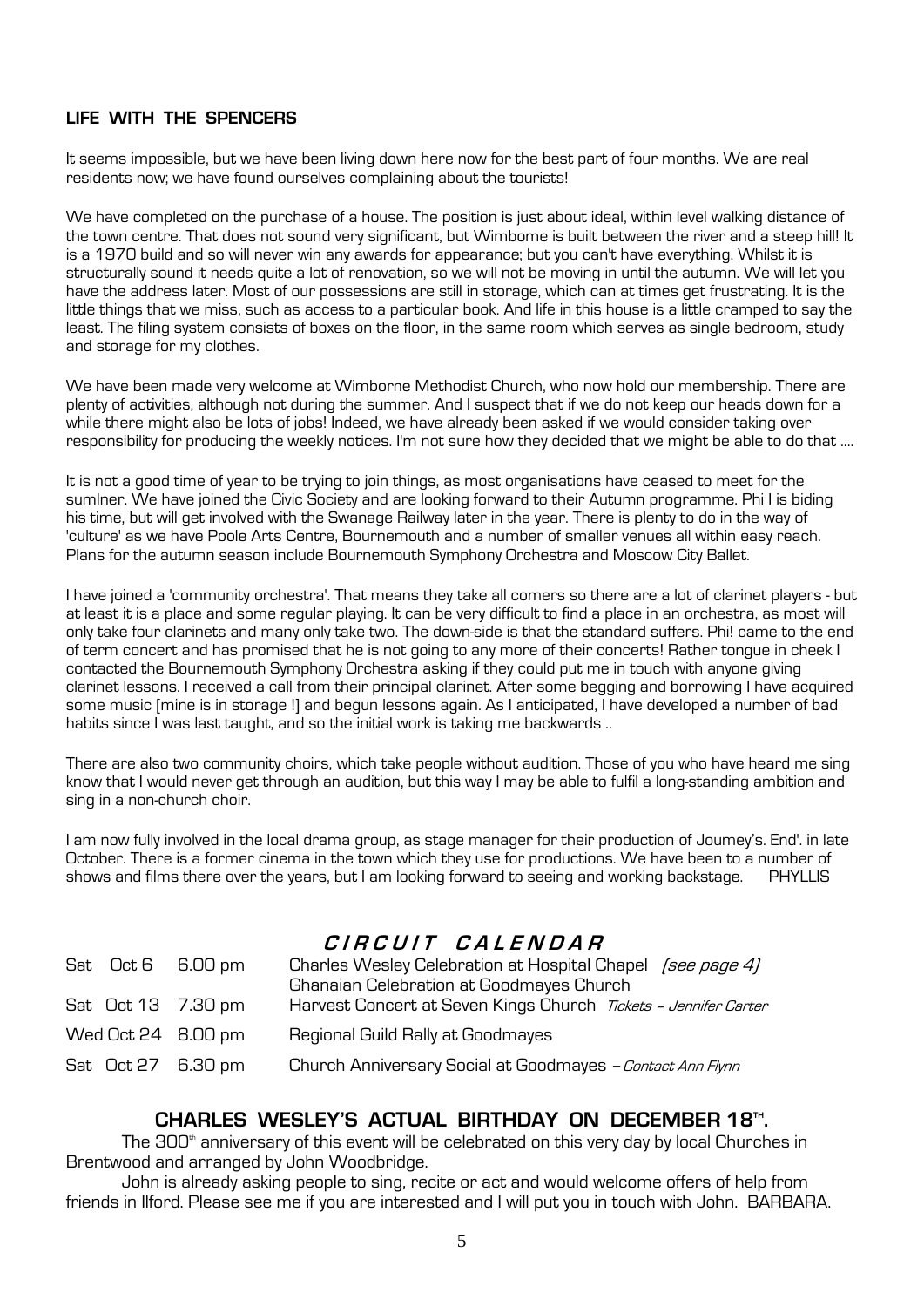### *DID YOU KNOW?*

Only on very rare occasions are there misprints in The Drive Newsletter! However there have been some famous misprints in editions of the Bible over the centuries.

#### **The Unrighteous Bible**

Know ye not that the unrighteous shall inherit (instead of **not inherit**) the Kingdom of God. I Corinthians 6:9

#### **The Adulterers' Bible 1631**

The printer was fined £300 of omitting the word **not** from the seventh Commandment. Exodus 20:14

### **The Printer's Bible 1702**

Printers (*instead of Princes*) have persecuted me without a cause. Psalm 119:161

### **The Place-Maker's Bible 1562**

Blessed are the place-makers (instead of peace makers) Matthew 5:9

**The Breeches Bible 1560** A popular name for the Geneva Bible) They sewed fig leaves together and made themselves breeches (*instead of* aprons). Genesis 3:7

### **The Vinegar Bible 1717**

The parable of the vinegar (*instead of* vineyard) in the headline above Luke 20

#### **The Ears to Ear Bible 1810**

He that hath ears to ear (*instead of* hear) let him hear. Mathew 11:15

### **The Teenagers' Bible 1964**

I will . . . .that women adorn themselves in modern (*instead of* modest) apparel. I Timothy 1:9

\* \* \*

### **A PRAYER:**

 Lord, we pray for the unity of your Church, help us to see ourselves as rays for one sun, branches of a single tree, and streams from one flowing river. May we remain united to you and to each other, because you are the source of life; and may we send out your life and pour forth your flowing streams over all the earth, drawing inspiration and joy from you.

Saint Cyprian of Carthage (c. 200 – 258)